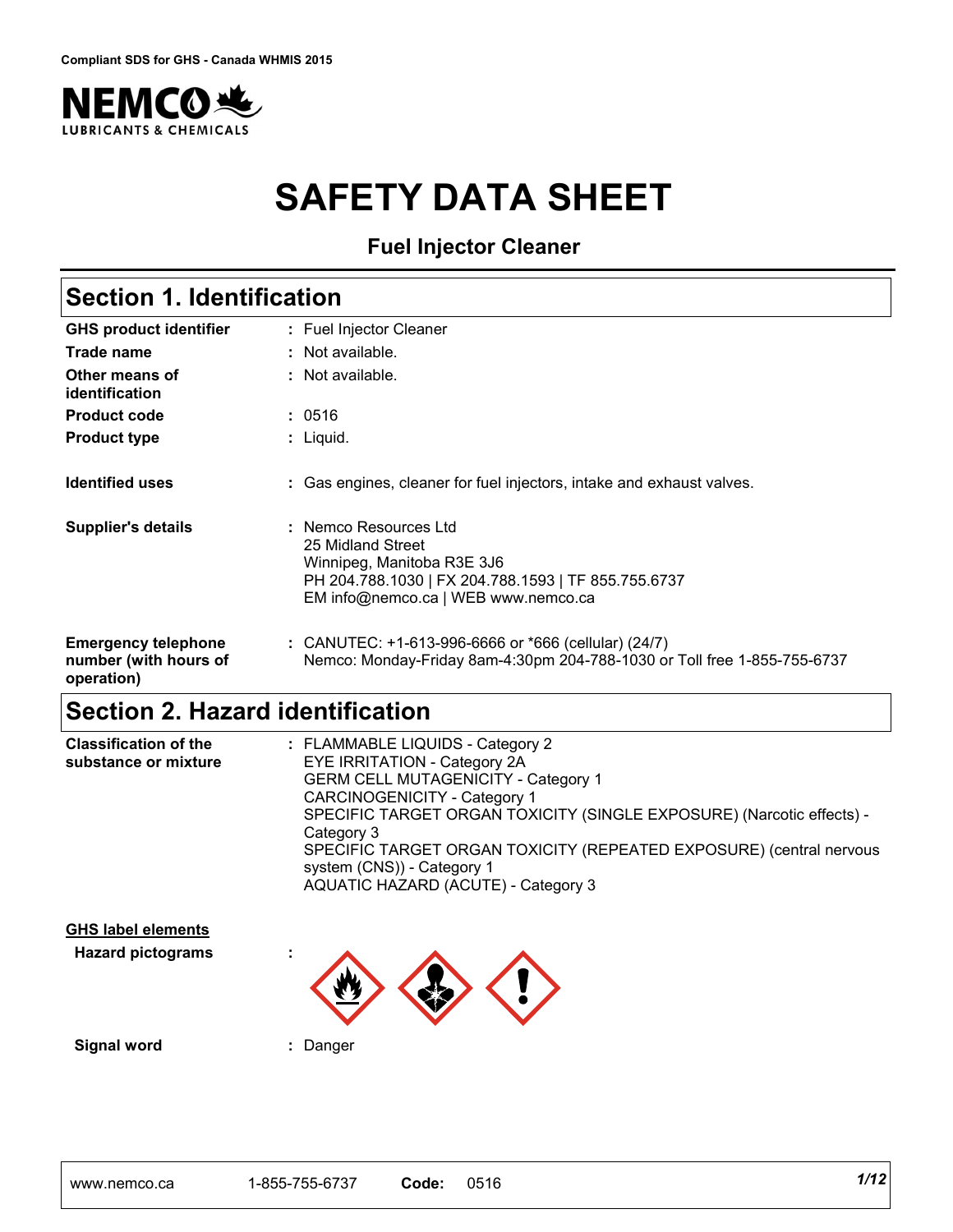**NEMCO 地** 

**Fuel Injector Cleaner**

# **Section 2. Hazard identification**

| <b>Hazard statements</b>                                                                           | : H225 - Highly flammable liquid and vapor.<br>H319 - Causes serious eye irritation.<br>H340 - May cause genetic defects.<br>H350 - May cause cancer.<br>H336 - May cause drowsiness or dizziness.<br>H372 - Causes damage to organs through prolonged or repeated exposure. (central<br>nervous system (CNS))                                                                                                                                                                                                                                                                                                                          |
|----------------------------------------------------------------------------------------------------|-----------------------------------------------------------------------------------------------------------------------------------------------------------------------------------------------------------------------------------------------------------------------------------------------------------------------------------------------------------------------------------------------------------------------------------------------------------------------------------------------------------------------------------------------------------------------------------------------------------------------------------------|
|                                                                                                    | H402 - Harmful to aquatic life.                                                                                                                                                                                                                                                                                                                                                                                                                                                                                                                                                                                                         |
| <b>Precautionary statements</b>                                                                    |                                                                                                                                                                                                                                                                                                                                                                                                                                                                                                                                                                                                                                         |
| <b>Prevention</b>                                                                                  | : P201 - Obtain special instructions before use.<br>P202 - Do not handle until all safety precautions have been read and understood.<br>P280 - Wear protective gloves. Wear eye or face protection. Wear protective<br>clothing.<br>P210 - Keep away from heat, hot surfaces, sparks, open flames and other ignition<br>sources. No smoking.<br>P271 - Use only outdoors or in a well-ventilated area.<br>P273 - Avoid release to the environment.<br>P260 - Do not breathe vapor.<br>P270 - Do not eat, drink or smoke when using this product.<br>P264 - Wash hands thoroughly after handling.                                        |
| <b>Response</b>                                                                                    | : P314 - Get medical attention if you feel unwell.<br>P308 + P313 - IF exposed or concerned: Get medical attention.<br>P304 + P340 + P312 - IF INHALED: Remove person to fresh air and keep<br>comfortable for breathing. Call a POISON CENTER or physician if you feel unwell.<br>P303 + P361 + P353 - IF ON SKIN (or hair): Take off immediately all contaminated<br>clothing. Rinse skin with water.<br>P305 + P351 + P338 - IF IN EYES: Rinse cautiously with water for several minutes.<br>Remove contact lenses, if present and easy to do. Continue rinsing.<br>P337 + P313 - If eye irritation persists: Get medical attention. |
| <b>Storage</b>                                                                                     | : P405 - Store locked up.                                                                                                                                                                                                                                                                                                                                                                                                                                                                                                                                                                                                               |
| <b>Disposal</b>                                                                                    | : P501 - Dispose of contents and container in accordance with all local, regional,<br>national and international regulations.                                                                                                                                                                                                                                                                                                                                                                                                                                                                                                           |
| <b>Other hazards which do not : None known.</b><br>result in classification/<br><b>HHNOC/PHNOC</b> |                                                                                                                                                                                                                                                                                                                                                                                                                                                                                                                                                                                                                                         |

# **Section 3. Composition/information on ingredients**

| Substance/mixture                | : Mixture        |
|----------------------------------|------------------|
| Other means of<br>identification | : Not available. |

#### **CAS number/other identifiers**

| <b>CAS number</b>   | : Not applicable. |
|---------------------|-------------------|
| <b>Product code</b> | : 0516            |

| Ingredient name                                                             | $%$ (w/w)          | <b>CAS number</b> |
|-----------------------------------------------------------------------------|--------------------|-------------------|
| Isopropyl Alcohol                                                           | $160 - 75$         | 67-63-0           |
| Stoddard solvent                                                            | $10 - 30$          | 8052-41-3         |
| 4-Hydroxy-4-methylpentan-2-one                                              | $ 3 - 5$           | 123-42-2          |
| 2-Naphthalenol, 1-[[4-(phenylazo)phenyl]azo]-, ar-heptyl ar',ar"-Me derivs. | $\vert$ 1<br>i - 3 | 92257-31-3        |

**There are no additional ingredients present which, within the current knowledge of the supplier and in the concentrations applicable, are classified as hazardous to health or the environment and hence require reporting in this section.**

**Occupational exposure limits, if available, are listed in Section 8.**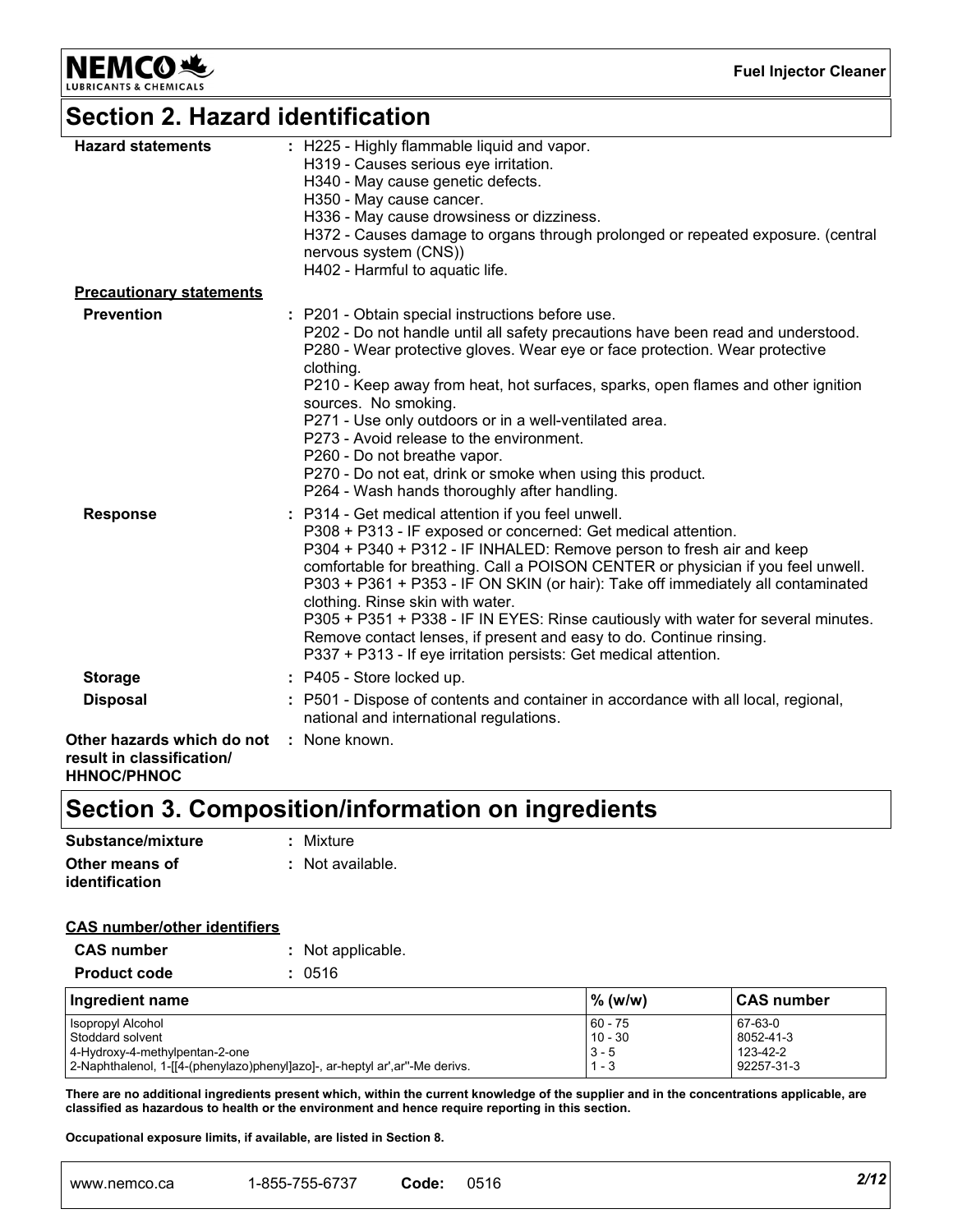NEMCO<sup>N</sup>

**Fuel Injector Cleaner**

# **Section 4. First-aid measures**

### **Description of necessary first aid measures**

| Eye contact         | : Immediately flush eyes with plenty of water, occasionally lifting the upper and lower<br>eyelids. Check for and remove any contact lenses. Continue to rinse for at least 20<br>minutes. Get medical attention.                                                                                                                                                                                                                                                                                                                                                                                                                                                                                                                                                                                                             |
|---------------------|-------------------------------------------------------------------------------------------------------------------------------------------------------------------------------------------------------------------------------------------------------------------------------------------------------------------------------------------------------------------------------------------------------------------------------------------------------------------------------------------------------------------------------------------------------------------------------------------------------------------------------------------------------------------------------------------------------------------------------------------------------------------------------------------------------------------------------|
| <b>Inhalation</b>   | : Remove victim to fresh air and keep at rest in a position comfortable for breathing.<br>If it is suspected that fumes are still present, the rescuer should wear an appropriate<br>mask or self-contained breathing apparatus. If not breathing, if breathing is irregular<br>or if respiratory arrest occurs, provide artificial respiration or oxygen by trained<br>personnel. It may be dangerous to the person providing aid to give mouth-to-mouth<br>resuscitation. Get medical attention. If necessary, call a poison center or physician.<br>If unconscious, place in recovery position and get medical attention immediately.<br>Maintain an open airway. Loosen tight clothing such as a collar, tie, belt or<br>waistband.                                                                                       |
| <b>Skin contact</b> | : Flush contaminated skin with plenty of water. Wash contaminated clothing<br>thoroughly with water before removing it, or wear gloves. Continue to rinse for at<br>least 20 minutes. Get medical attention. Wash clothing before reuse. Clean shoes<br>thoroughly before reuse.                                                                                                                                                                                                                                                                                                                                                                                                                                                                                                                                              |
| Ingestion           | : Wash out mouth with water. Remove dentures if any. Remove victim to fresh air<br>and keep at rest in a position comfortable for breathing. If material has been<br>swallowed and the exposed person is conscious, give small quantities of water to<br>drink. Stop if the exposed person feels sick as vomiting may be dangerous. Do not<br>induce vomiting unless directed to do so by medical personnel. If vomiting occurs,<br>the head should be kept low so that vomit does not enter the lungs. Get medical<br>attention. If necessary, call a poison center or physician. Never give anything by<br>mouth to an unconscious person. If unconscious, place in recovery position and get<br>medical attention immediately. Maintain an open airway. Loosen tight clothing such<br>as a collar, tie, belt or waistband. |

#### **Most important symptoms/effects, acute and delayed**

|                                       | <u>moot important of impromorphoeto; abato and abiafoa</u>                                                                                  |      |
|---------------------------------------|---------------------------------------------------------------------------------------------------------------------------------------------|------|
| <b>Potential acute health effects</b> |                                                                                                                                             |      |
| Eye contact                           | : Causes serious eye irritation.                                                                                                            |      |
| <b>Inhalation</b>                     | : Can cause central nervous system (CNS) depression. May cause drowsiness or<br>dizziness.                                                  |      |
| <b>Skin contact</b>                   | : No known significant effects or critical hazards.                                                                                         |      |
| Ingestion                             | : Can cause central nervous system (CNS) depression.                                                                                        |      |
| Over-exposure signs/symptoms          |                                                                                                                                             |      |
| Eye contact                           | : Adverse symptoms may include the following:<br>pain or irritation<br>watering<br>redness                                                  |      |
| <b>Inhalation</b>                     | Adverse symptoms may include the following:<br>nausea or vomiting<br>headache<br>drowsiness/fatigue<br>dizziness/vertigo<br>unconsciousness |      |
| <b>Skin contact</b>                   | : No known significant effects or critical hazards.                                                                                         |      |
| Ingestion                             | : No known significant effects or critical hazards.                                                                                         |      |
|                                       | Indication of immediate medical attention and special treatment needed, if necessary                                                        |      |
| Notes to physician                    | : Treat symptomatically. Contact poison treatment specialist immediately if large<br>quantities have been ingested or inhaled.              |      |
| www.nemco.ca                          | 1-855-755-6737<br>0516<br>Code:                                                                                                             | 3/12 |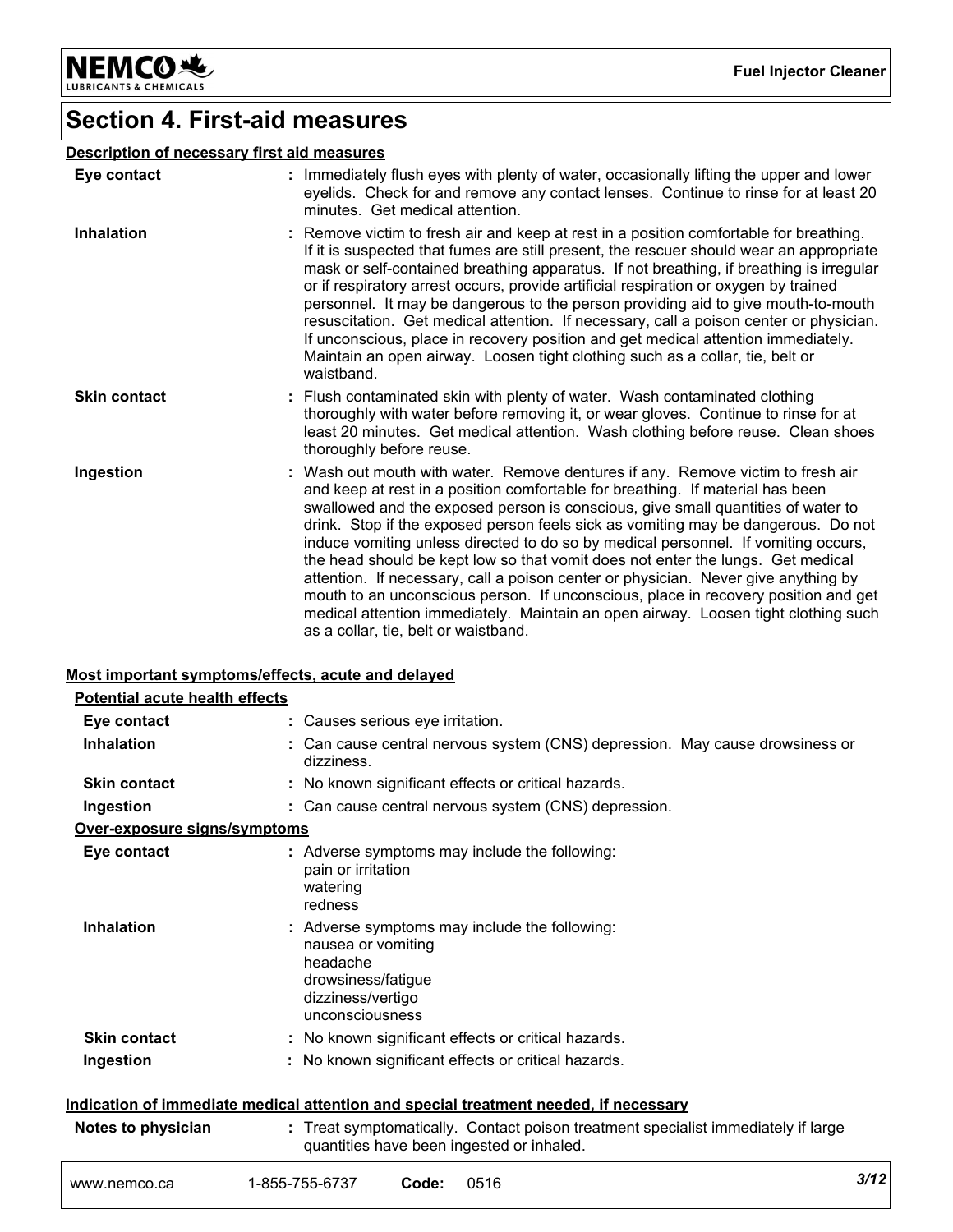

# **Section 4. First-aid measures**

| <b>Specific treatments</b>        | : No specific treatment.                                                                                                                                                                                                                                                                                                                                                                                        |
|-----------------------------------|-----------------------------------------------------------------------------------------------------------------------------------------------------------------------------------------------------------------------------------------------------------------------------------------------------------------------------------------------------------------------------------------------------------------|
| <b>Protection of first-aiders</b> | : No action shall be taken involving any personal risk or without suitable training. If it<br>is suspected that fumes are still present, the rescuer should wear an appropriate<br>mask or self-contained breathing apparatus. It may be dangerous to the person<br>providing aid to give mouth-to-mouth resuscitation. Wash contaminated clothing<br>thoroughly with water before removing it, or wear gloves. |

**See toxicological information (Section 11)**

# **Section 5. Fire-fighting measures**

| <b>Extinguishing media</b>                               |                                                                                                                                                                                                                                                                                                                                                                                                                |
|----------------------------------------------------------|----------------------------------------------------------------------------------------------------------------------------------------------------------------------------------------------------------------------------------------------------------------------------------------------------------------------------------------------------------------------------------------------------------------|
| Suitable extinguishing<br>media                          | : Use dry chemical, $CO2$ , water spray (fog) or foam.                                                                                                                                                                                                                                                                                                                                                         |
| Unsuitable extinguishing<br>media                        | : Do not use water jet or water-based fire extinguishers.                                                                                                                                                                                                                                                                                                                                                      |
| <b>Specific hazards arising</b><br>from the chemical     | : Highly flammable liquid and vapor. In a fire or if heated, a pressure increase will<br>occur and the container may burst, with the risk of a subsequent explosion. Runoff<br>to sewer may create fire or explosion hazard. This material is harmful to aquatic life.<br>Fire water contaminated with this material must be contained and prevented from<br>being discharged to any waterway, sewer or drain. |
| <b>Hazardous thermal</b><br>decomposition products       | : Decomposition products may include the following materials:<br>carbon dioxide<br>carbon monoxide                                                                                                                                                                                                                                                                                                             |
| <b>Special protective actions</b><br>for fire-fighters   | : Move containers from fire area if this can be done without risk. Use water spray to<br>keep fire-exposed containers cool.                                                                                                                                                                                                                                                                                    |
| <b>Special protective</b><br>equipment for fire-fighters | : Fire-fighters should wear appropriate protective equipment and self-contained<br>breathing apparatus (SCBA) with a full face-piece operated in positive pressure<br>mode.                                                                                                                                                                                                                                    |

# **Section 6. Accidental release measures**

**Personal precautions, protective equipment and emergency procedures**

| For non-emergency<br>personnel   | : No action shall be taken involving any personal risk or without suitable training.<br>Evacuate surrounding areas. Keep unnecessary and unprotected personnel from<br>entering. Do not touch or walk through spilled material. Shut off all ignition sources.<br>No flares, smoking or flames in hazard area. Avoid breathing vapor or mist. Provide<br>adequate ventilation. Wear appropriate respirator when ventilation is inadequate.<br>Put on appropriate personal protective equipment. |
|----------------------------------|-------------------------------------------------------------------------------------------------------------------------------------------------------------------------------------------------------------------------------------------------------------------------------------------------------------------------------------------------------------------------------------------------------------------------------------------------------------------------------------------------|
| For emergency responders         | : If specialized clothing is required to deal with the spillage, take note of any<br>information in Section 8 on suitable and unsuitable materials. See also the<br>information in "For non-emergency personnel".                                                                                                                                                                                                                                                                               |
| <b>Environmental precautions</b> | : Avoid dispersal of spilled material and runoff and contact with soil, waterways,<br>drains and sewers. Inform the relevant authorities if the product has caused<br>environmental pollution (sewers, waterways, soil or air). Water polluting material.<br>May be harmful to the environment if released in large quantities.                                                                                                                                                                 |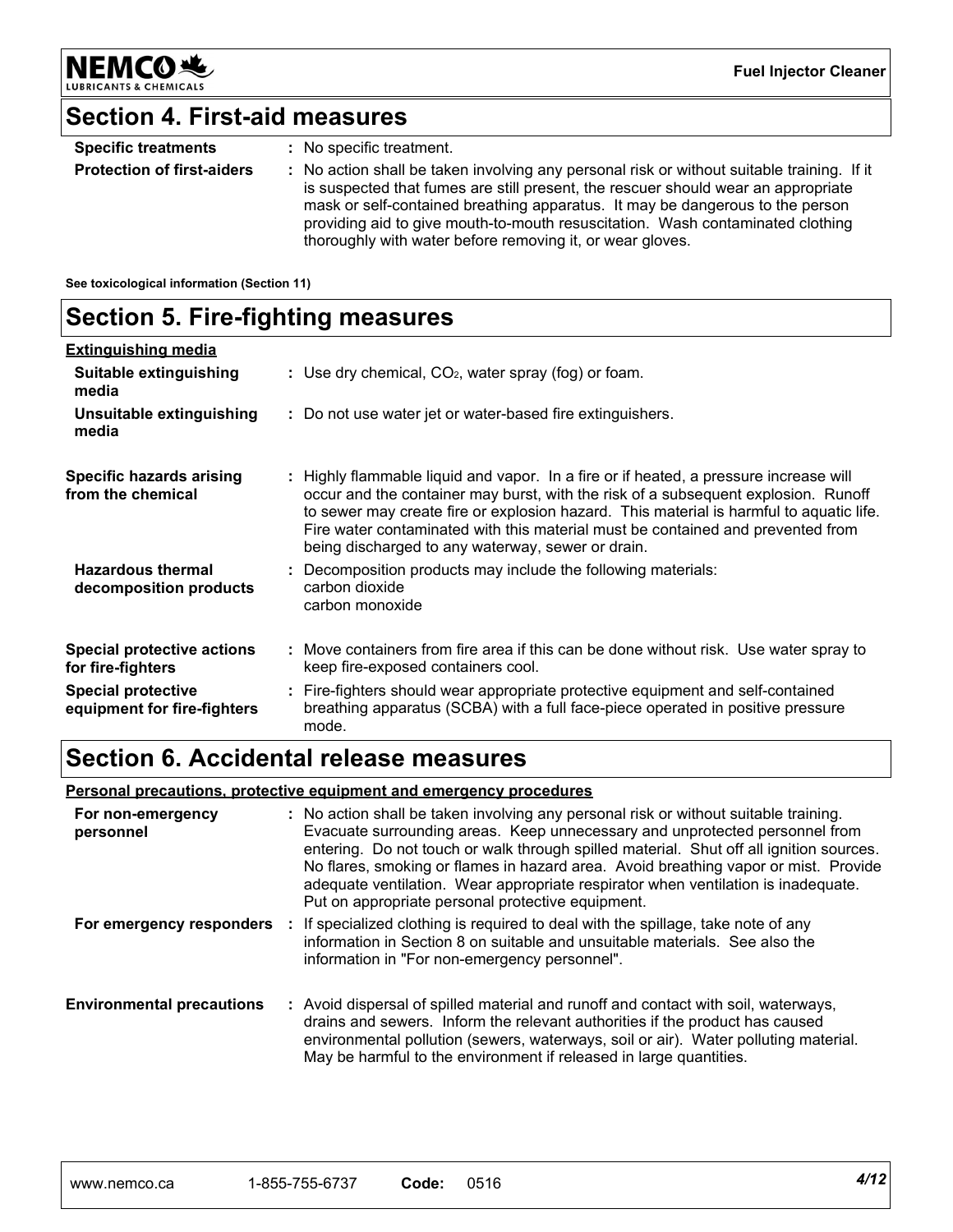

# **Section 6. Accidental release measures**

**Spill** Stop leak if without risk. Move containers from spill area. Use spark-proof tools and Spill area. Use spark-proof tools and explosion-proof equipment. Approach release from upwind. Prevent entry into sewers, water courses, basements or confined areas. Wash spillages into an effluent treatment plant or proceed as follows. Contain and collect spillage with noncombustible, absorbent material e.g. sand, earth, vermiculite or diatomaceous earth and place in container for disposal according to local regulations (see Section 13). Dispose of via a licensed waste disposal contractor. Contaminated absorbent material may pose the same hazard as the spilled product. Note: see Section 1 for emergency contact information and Section 13 for waste disposal.

# **Section 7. Handling and storage**

#### **Precautions for safe handling**

| <b>Protective measures</b>                                         | : Put on appropriate personal protective equipment (see Section 8). Avoid exposure -<br>obtain special instructions before use. Do not handle until all safety precautions<br>have been read and understood. Do not get in eyes or on skin or clothing. Do not<br>breathe vapor or mist. Do not ingest. Avoid release to the environment. Use only<br>with adequate ventilation. Wear appropriate respirator when ventilation is<br>inadequate. Do not enter storage areas and confined spaces unless adequately<br>ventilated. Keep in the original container or an approved alternative made from a<br>compatible material, kept tightly closed when not in use. Store and use away from<br>heat, sparks, open flame or any other ignition source. Use explosion-proof electrical<br>(ventilating, lighting and material handling) equipment. Use only non-sparking tools.<br>Take precautionary measures against electrostatic discharges. Empty containers<br>retain product residue and can be hazardous. Do not reuse container. |
|--------------------------------------------------------------------|----------------------------------------------------------------------------------------------------------------------------------------------------------------------------------------------------------------------------------------------------------------------------------------------------------------------------------------------------------------------------------------------------------------------------------------------------------------------------------------------------------------------------------------------------------------------------------------------------------------------------------------------------------------------------------------------------------------------------------------------------------------------------------------------------------------------------------------------------------------------------------------------------------------------------------------------------------------------------------------------------------------------------------------|
| Advice on general<br>occupational hygiene                          | : Eating, drinking and smoking should be prohibited in areas where this material is<br>handled, stored and processed. Workers should wash hands and face before eating,<br>drinking and smoking. See also Section 8 for additional information on hygiene<br>measures. Remove contaminated clothing and protective equipment before entering<br>eating areas.                                                                                                                                                                                                                                                                                                                                                                                                                                                                                                                                                                                                                                                                          |
| Conditions for safe storage,<br>including any<br>incompatibilities | : Store in accordance with local regulations. Store in a segregated and approved<br>area. Store in original container protected from direct sunlight in a dry, cool and well-<br>ventilated area, away from incompatible materials (see Section 10) and food and<br>drink. Store locked up. Eliminate all ignition sources. Separate from oxidizing<br>materials. Keep container tightly closed and sealed until ready for use. Containers<br>that have been opened must be carefully resealed and kept upright to prevent<br>leakage. Do not store in unlabeled containers. Use appropriate containment to<br>avoid environmental contamination.                                                                                                                                                                                                                                                                                                                                                                                      |

# **Section 8. Exposure controls/personal protection**

#### **Control parameters**

#### **Occupational exposure limits**

| Ingredient name          | <b>Exposure limits</b>                                                                                                                                                                                                                                                                                                                                                                                                                                                                  |
|--------------------------|-----------------------------------------------------------------------------------------------------------------------------------------------------------------------------------------------------------------------------------------------------------------------------------------------------------------------------------------------------------------------------------------------------------------------------------------------------------------------------------------|
| <b>Isopropyl Alcohol</b> | CA Alberta Provincial (Canada, 4/2009).<br>15 min OEL: 984 mg/m <sup>3</sup> 15 minutes.<br>8 hrs OEL: 200 ppm 8 hours.<br>15 min OEL: 400 ppm 15 minutes.<br>8 hrs OEL: 492 mg/m <sup>3</sup> 8 hours.<br>CA British Columbia Provincial (Canada, 5/2015).<br>TWA: 200 ppm 8 hours.<br>STEL: 400 ppm 15 minutes.<br>CA Ontario Provincial (Canada, 7/2015).<br>TWA: 200 ppm 8 hours.<br>STEL: 400 ppm 15 minutes.<br>CA Quebec Provincial (Canada, 1/2014).<br>TWAEV: 400 ppm 8 hours. |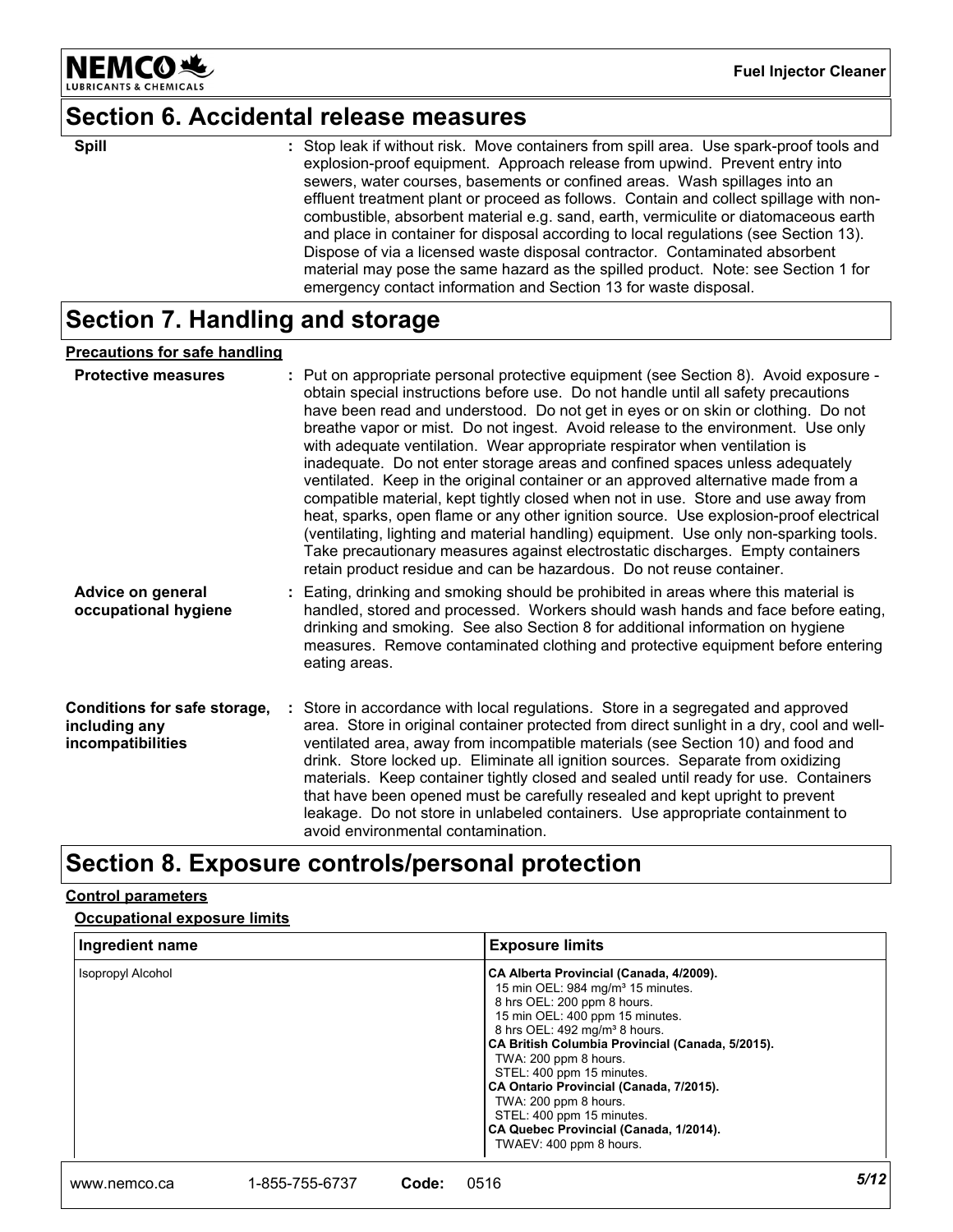

# **Section 8. Exposure controls/personal protection**

|                                | TWAEV: 983 mg/m <sup>3</sup> 8 hours.            |
|--------------------------------|--------------------------------------------------|
|                                | STEV: 500 ppm 15 minutes.                        |
|                                | STEV: 1230 mg/m <sup>3</sup> 15 minutes.         |
|                                | <b>CA Saskatchewan Provincial (Canada).</b>      |
|                                | STEL: 400 ppm 15 minutes.                        |
|                                | TWA: 200 ppm 8 hours.                            |
| Stoddard solvent               | CA Alberta Provincial (Canada, 4/2009).          |
|                                | 8 hrs OEL: 572 mg/m <sup>3</sup> 8 hours.        |
|                                | 8 hrs OEL: 100 ppm 8 hours.                      |
|                                | CA British Columbia Provincial (Canada, 5/2015). |
|                                | TWA: $290 \text{ mg/m}^3$ 8 hours.               |
|                                | STEL: 580 mg/m <sup>3</sup> 15 minutes.          |
|                                | CA Ontario Provincial (Canada, 7/2015).          |
|                                | TWA: $525 \text{ ma/m}^3$ 8 hours.               |
|                                | TWA: 100 ppm 8 hours.                            |
|                                | CA Quebec Provincial (Canada, 1/2014).           |
|                                | TWAEV: 100 ppm 8 hours.                          |
|                                | TWAEV: 525 mg/m <sup>3</sup> 8 hours.            |
|                                | <b>CA Saskatchewan Provincial (Canada).</b>      |
|                                | STEL: 125 ppm 15 minutes.                        |
|                                | TWA: 100 ppm 8 hours.                            |
| 4-Hydroxy-4-methylpentan-2-one | CA Alberta Provincial (Canada, 4/2009).          |
|                                | 8 hrs OEL: 50 ppm 8 hours.                       |
|                                | 8 hrs OEL: 238 mg/m <sup>3</sup> 8 hours.        |
|                                | CA British Columbia Provincial (Canada, 5/2015). |
|                                | TWA: 50 ppm 8 hours.                             |
|                                | CA Ontario Provincial (Canada, 7/2015).          |
|                                | TWA: 50 ppm 8 hours.                             |
|                                | TWA: $240 \text{ mg/m}^3$ 8 hours.               |
|                                | STEL: 360 mg/m <sup>3</sup> 15 minutes.          |
|                                | STEL: 75 ppm 15 minutes.                         |
|                                | CA Quebec Provincial (Canada, 1/2014).           |
|                                | TWAEV: 50 ppm 8 hours.                           |
|                                | TWAEV: 238 mg/m <sup>3</sup> 8 hours.            |
|                                |                                                  |
|                                | <b>CA Saskatchewan Provincial (Canada).</b>      |
|                                | STEL: 60 ppm 15 minutes.                         |
|                                | TWA: 50 ppm 8 hours.                             |

| Appropriate engineering<br>controls       | : Use only with adequate ventilation. Use process enclosures, local exhaust<br>ventilation or other engineering controls to keep worker exposure to airborne<br>contaminants below any recommended or statutory limits. The engineering controls<br>also need to keep gas, vapor or dust concentrations below any lower explosive<br>limits. Use explosion-proof ventilation equipment.           |
|-------------------------------------------|---------------------------------------------------------------------------------------------------------------------------------------------------------------------------------------------------------------------------------------------------------------------------------------------------------------------------------------------------------------------------------------------------|
| <b>Environmental exposure</b><br>controls | : Emissions from ventilation or work process equipment should be checked to ensure<br>they comply with the requirements of environmental protection legislation.                                                                                                                                                                                                                                  |
| <b>Individual protection measures</b>     |                                                                                                                                                                                                                                                                                                                                                                                                   |
| <b>Hygiene measures</b>                   | : Wash hands, forearms and face thoroughly after handling chemical products, before<br>eating, smoking and using the lavatory and at the end of the working period.<br>Appropriate techniques should be used to remove potentially contaminated clothing.<br>Wash contaminated clothing before reusing. Ensure that eyewash stations and<br>safety showers are close to the workstation location. |
| <b>Eye/face protection</b>                | : Safety eyewear complying with an approved standard should be used when a risk<br>assessment indicates this is necessary to avoid exposure to liquid splashes, mists,<br>gases or dusts. If contact is possible, the following protection should be worn,<br>unless the assessment indicates a higher degree of protection: chemical splash<br>goggles.                                          |
| <b>Skin protection</b>                    |                                                                                                                                                                                                                                                                                                                                                                                                   |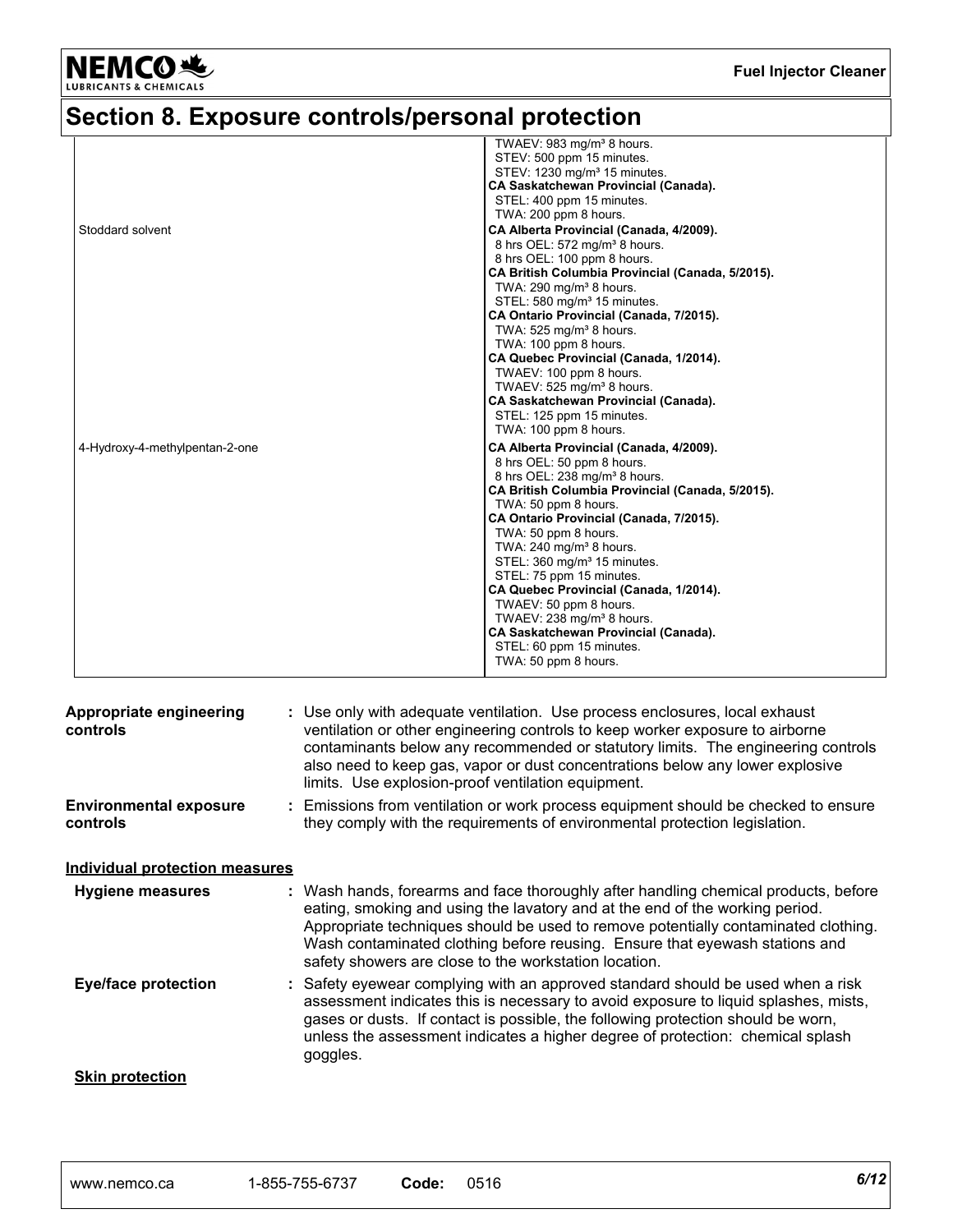NEMCO<sup>N</sup>

# **Section 8. Exposure controls/personal protection**

| <b>Hand protection</b>        | : Chemical-resistant, impervious gloves complying with an approved standard should<br>be worn at all times when handling chemical products if a risk assessment indicates<br>this is necessary. Considering the parameters specified by the glove manufacturer,<br>check during use that the gloves are still retaining their protective properties. It<br>should be noted that the time to breakthrough for any glove material may be<br>different for different glove manufacturers. In the case of mixtures, consisting of<br>several substances, the protection time of the gloves cannot be accurately<br>estimated. |
|-------------------------------|---------------------------------------------------------------------------------------------------------------------------------------------------------------------------------------------------------------------------------------------------------------------------------------------------------------------------------------------------------------------------------------------------------------------------------------------------------------------------------------------------------------------------------------------------------------------------------------------------------------------------|
| <b>Body protection</b>        | : Personal protective equipment for the body should be selected based on the task<br>being performed and the risks involved and should be approved by a specialist<br>before handling this product. When there is a risk of ignition from static electricity,<br>wear anti-static protective clothing. For the greatest protection from static<br>discharges, clothing should include anti-static overalls, boots and gloves.                                                                                                                                                                                             |
| Other skin protection         | : Appropriate footwear and any additional skin protection measures should be<br>selected based on the task being performed and the risks involved and should be<br>approved by a specialist before handling this product.                                                                                                                                                                                                                                                                                                                                                                                                 |
| <b>Respiratory protection</b> | : Based on the hazard and potential for exposure, select a respirator that meets the<br>appropriate standard or certification. Respirators must be used according to a<br>respiratory protection program to ensure proper fitting, training, and other important<br>aspects of use.                                                                                                                                                                                                                                                                                                                                       |

# **Section 9. Physical and chemical properties**

| <b>Appearance</b>                                 |                                          |
|---------------------------------------------------|------------------------------------------|
| <b>Physical state</b>                             | : Liquid.                                |
| Color                                             | : Red.                                   |
| Odor                                              | : Alcohol.                               |
| Odor threshold                                    | Not available.                           |
| рH                                                | : Not available.                         |
| <b>Freezing point</b>                             | : -76°C (-104.8°F)                       |
| <b>Boiling point</b>                              | : Not available.                         |
| <b>Flash point</b>                                | : Closed cup: $\leq$ 25°C ( $\leq$ 77°F) |
| <b>Evaporation rate</b>                           | : Not available.                         |
| Flammability (solid, gas)                         | : Not available.                         |
| Lower and upper explosive<br>(flammable) limits   | : Not available.                         |
| Vapor pressure                                    | : Not available.                         |
| <b>Vapor density</b>                              | : Not available.                         |
| <b>Relative density</b>                           | $: 0.78$ to $0.8$                        |
| <b>Solubility</b>                                 | : Not available.                         |
| <b>Partition coefficient: n-</b><br>octanol/water | : Not available.                         |
| Auto-ignition temperature                         | $:$ Not available.                       |
| <b>Decomposition temperature</b>                  | : Not available.                         |
| <b>Viscosity</b>                                  | : Not available.                         |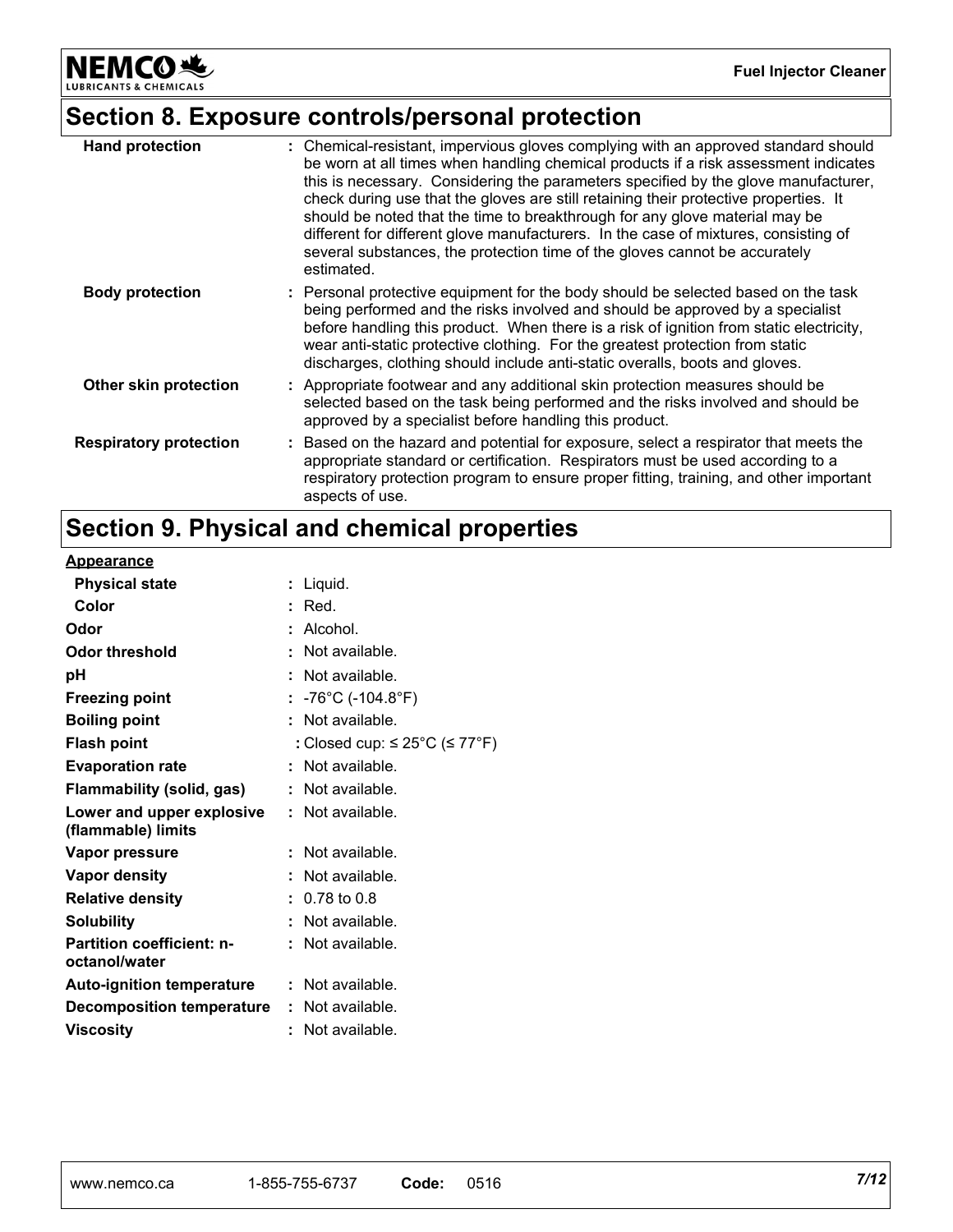

# **Section 10. Stability and reactivity**

| <b>Reactivity</b>                            | : No specific test data related to reactivity available for this product or its ingredients.                                                                                 |
|----------------------------------------------|------------------------------------------------------------------------------------------------------------------------------------------------------------------------------|
| <b>Chemical stability</b>                    | : The product is stable.                                                                                                                                                     |
| <b>Possibility of hazardous</b><br>reactions | : Under normal conditions of storage and use, hazardous reactions will not occur.                                                                                            |
| <b>Conditions to avoid</b>                   | : Avoid all possible sources of ignition (spark or flame). Do not pressurize, cut, weld,<br>braze, solder, drill, grind or expose containers to heat or sources of ignition. |
| Incompatible materials                       | : Reactive or incompatible with the following materials: Halogens, strong oxidizers,<br>aldehydes.                                                                           |
| <b>Hazardous decomposition</b><br>products   | : Oxides of carbon.                                                                                                                                                          |

# **Section 11. Toxicological information**

### **Information on toxicological effects**

#### **Acute toxicity**

| <b>Product/ingredient name</b> | Result      | <b>Species</b> | <b>Dose</b> | <b>Exposure</b> |
|--------------------------------|-------------|----------------|-------------|-----------------|
| <b>Isopropyl Alcohol</b>       | LD50 Dermal | Rabbit         | 12800 mg/kg |                 |
|                                | LD50 Oral   | Rat            | 5000 mg/kg  |                 |
| 4-Hydroxy-4-methylpentan-2-one | LD50 Dermal | Rabbit         | 13500 mg/kg |                 |
|                                | LD50 Oral   | Rat            | 2520 mg/kg  |                 |

#### **Irritation/Corrosion**

| <b>Product/ingredient name</b> | l Result                 | <b>Species</b> | <b>Score</b> | Exposure         | <b>Observation</b> |
|--------------------------------|--------------------------|----------------|--------------|------------------|--------------------|
| <b>Isopropyl Alcohol</b>       | Eyes - Moderate irritant | Rabbit         |              | 24 hours 100 mg  |                    |
|                                | Eyes - Moderate irritant | Rabbit         |              | 10 ma            |                    |
|                                | Eyes - Severe irritant   | Rabbit         |              | $100 \text{ mg}$ |                    |
|                                | Skin - Mild irritant     | Rabbit         |              | 500 mg           |                    |
| Stoddard solvent               | Eves - Mild irritant     | Human          |              | $100$ ppm        |                    |
|                                | Eves - Moderate irritant | Rabbit         |              | 24 hours 500 mg  |                    |
| 4-Hydroxy-4-methylpentan-2-one | Eyes - Severe irritant   | Rabbit         |              | 20 <sub>mg</sub> |                    |
|                                | Eyes - Severe irritant   | Rabbit         |              | 24 hours 100 µL  |                    |
|                                | Skin - Mild irritant     | Rabbit         |              | 500 mg           |                    |

#### **Sensitization**

There is no data available.

#### **Mutagenicity**

There is no data available.

## **Carcinogenicity**

### **Classification**

| <b>Product/ingredient</b><br><b>Iname</b> | OSHA IARC | <b>NTP</b> | <b>ACGIH</b> | <b>EPA</b> | <b>NIOSH</b> |
|-------------------------------------------|-----------|------------|--------------|------------|--------------|
| <b>Isopropyl Alcohol</b>                  |           |            | A4           |            |              |

#### **Reproductive toxicity**

There is no data available.

#### **Teratogenicity**

There is no data available.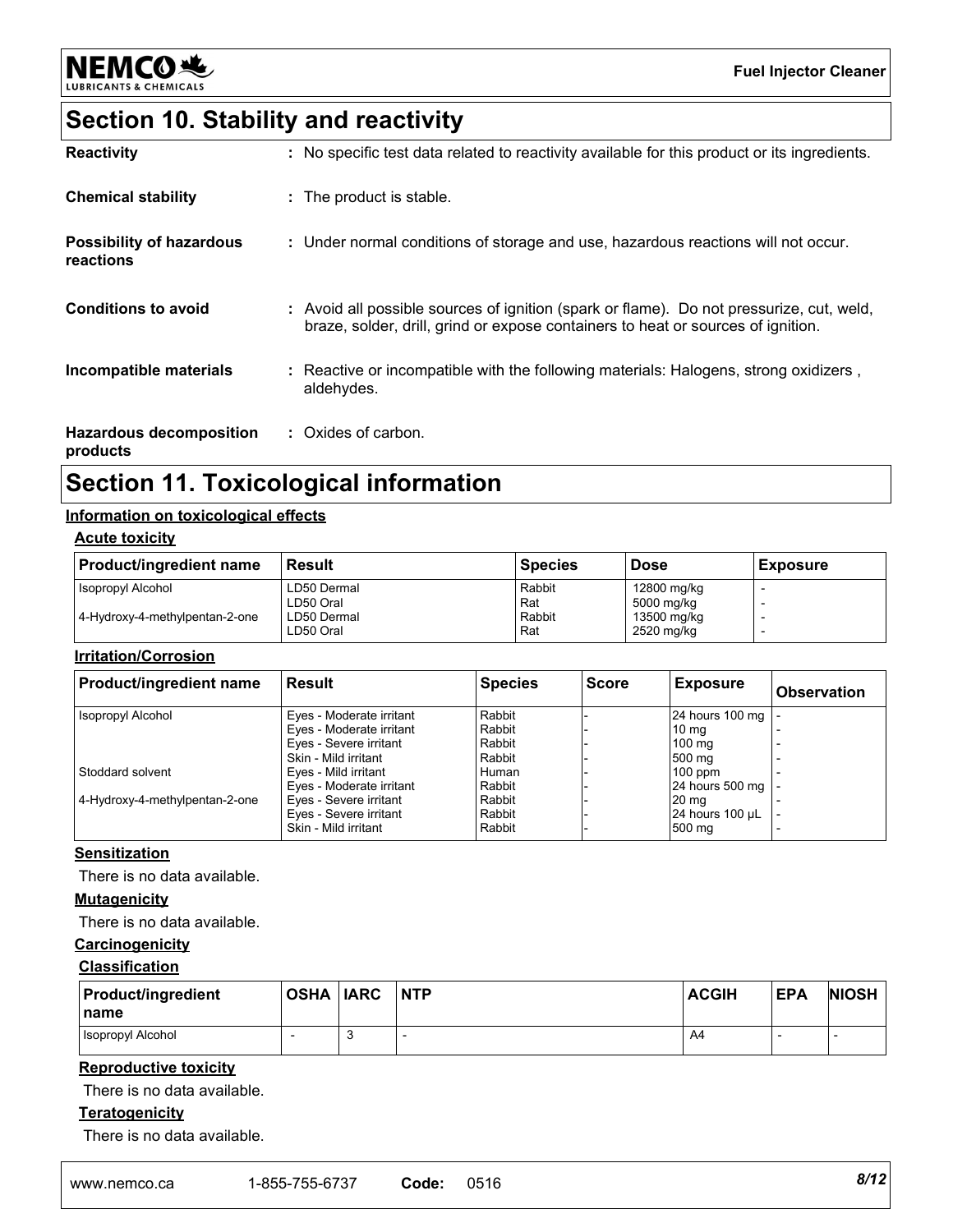

# **Section 11. Toxicological information**

| <b>Name</b>                                                                              |  |                                                                                              | Category                                              | Route of<br>exposure           | <b>Target organs</b>                                                         |
|------------------------------------------------------------------------------------------|--|----------------------------------------------------------------------------------------------|-------------------------------------------------------|--------------------------------|------------------------------------------------------------------------------|
| Isopropyl Alcohol                                                                        |  |                                                                                              | Category 3                                            | Not applicable.                | Narcotic effects                                                             |
| Specific target organ toxicity (repeated exposure)                                       |  |                                                                                              |                                                       |                                |                                                                              |
| <b>Name</b>                                                                              |  |                                                                                              | Category                                              | Route of<br>exposure           | <b>Target organs</b>                                                         |
| Stoddard solvent                                                                         |  |                                                                                              | Category 1                                            | Not determined                 | central nervous system<br>(CNS)                                              |
| <b>Aspiration hazard</b>                                                                 |  |                                                                                              |                                                       |                                |                                                                              |
| <b>Name</b>                                                                              |  |                                                                                              |                                                       | <b>Result</b>                  |                                                                              |
| Stoddard solvent                                                                         |  |                                                                                              |                                                       | ASPIRATION HAZARD - Category 1 |                                                                              |
| Information on the likely<br>routes of exposure                                          |  |                                                                                              | : Dermal contact. Eye contact. Inhalation. Ingestion. |                                |                                                                              |
| <b>Potential acute health effects</b>                                                    |  |                                                                                              |                                                       |                                |                                                                              |
| Eye contact                                                                              |  | : Causes serious eye irritation.                                                             |                                                       |                                |                                                                              |
| <b>Inhalation</b>                                                                        |  | dizziness.                                                                                   |                                                       |                                | : Can cause central nervous system (CNS) depression. May cause drowsiness or |
| <b>Skin contact</b>                                                                      |  |                                                                                              | : No known significant effects or critical hazards.   |                                |                                                                              |
| Ingestion                                                                                |  |                                                                                              | : Can cause central nervous system (CNS) depression.  |                                |                                                                              |
| Symptoms related to the physical, chemical and toxicological characteristics             |  |                                                                                              |                                                       |                                |                                                                              |
| Eye contact                                                                              |  | pain or irritation<br>watering<br>redness                                                    | : Adverse symptoms may include the following:         |                                |                                                                              |
| <b>Inhalation</b>                                                                        |  | nausea or vomiting<br>headache<br>drowsiness/fatigue<br>dizziness/vertigo<br>unconsciousness | : Adverse symptoms may include the following:         |                                |                                                                              |
| <b>Skin contact</b>                                                                      |  |                                                                                              | : No known significant effects or critical hazards.   |                                |                                                                              |
| Ingestion                                                                                |  |                                                                                              | : No known significant effects or critical hazards.   |                                |                                                                              |
| Delayed and immediate effects and also chronic effects from short and long term exposure |  |                                                                                              |                                                       |                                |                                                                              |
| <b>Short term exposure</b>                                                               |  |                                                                                              |                                                       |                                |                                                                              |
| <b>Potential immediate</b><br>effects                                                    |  |                                                                                              | : No known significant effects or critical hazards.   |                                |                                                                              |
| <b>Potential delayed effects</b>                                                         |  |                                                                                              | : No known significant effects or critical hazards.   |                                |                                                                              |
|                                                                                          |  |                                                                                              |                                                       |                                |                                                                              |
| Long term exposure                                                                       |  |                                                                                              |                                                       |                                |                                                                              |
| <b>Potential immediate</b><br>effects                                                    |  | : No known significant effects or critical hazards.                                          |                                                       |                                |                                                                              |
| <b>Potential delayed effects</b>                                                         |  |                                                                                              | : No known significant effects or critical hazards.   |                                |                                                                              |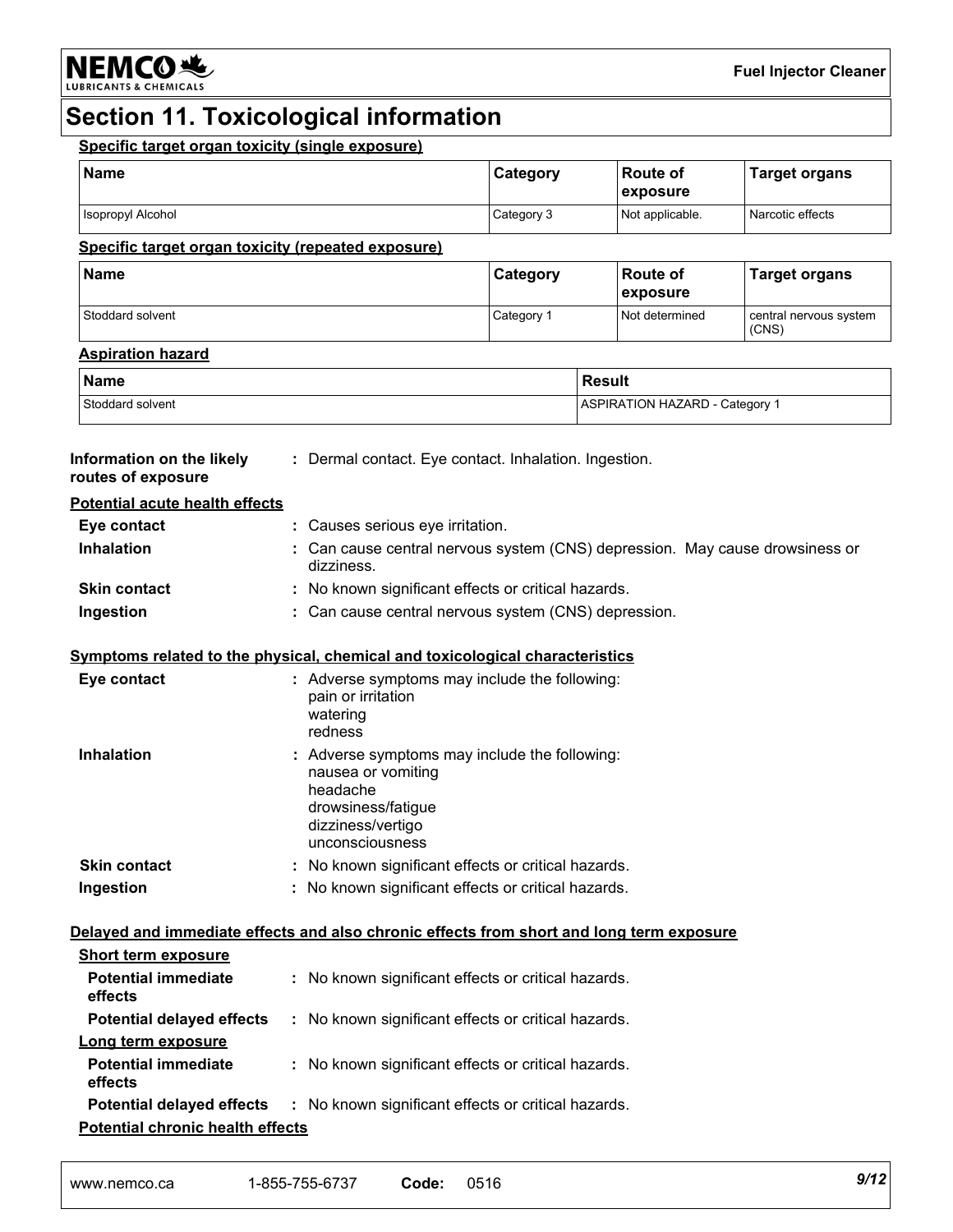

# **Section 11. Toxicological information**

| General                      | : Causes damage to organs through prolonged or repeated exposure.             |
|------------------------------|-------------------------------------------------------------------------------|
| Carcinogenicity              | : May cause cancer. Risk of cancer depends on duration and level of exposure. |
| <b>Mutagenicity</b>          | : May cause genetic defects.                                                  |
| <b>Teratogenicity</b>        | : No known significant effects or critical hazards.                           |
| <b>Developmental effects</b> | : No known significant effects or critical hazards.                           |
| <b>Fertility effects</b>     | : No known significant effects or critical hazards.                           |

#### **Numerical measures of toxicity**

### **Acute toxicity estimates**

| l Route | <b>ATE value</b> |
|---------|------------------|
| Oral    | 6256.2 mg/kg     |

# **Section 12. Ecological information**

#### **Toxicity**

| <b>Product/ingredient name</b> | l Result                                                                 | <b>Species</b>                                               | <b>Exposure</b>      |
|--------------------------------|--------------------------------------------------------------------------|--------------------------------------------------------------|----------------------|
| Isopropyl Alcohol              | Acute LC50 1400000 µg/L Marine water<br>Acute LC50 4200 mg/L Fresh water | Crustaceans - Crangon crangon<br>Fish - Rasbora heteromorpha | 48 hours<br>96 hours |
| 4-Hydroxy-4-methylpentan-2-one | Acute LC50 420000 µg/L Marine water                                      | Fish - Menidia bervilina                                     | 96 hours             |

#### **Persistence and degradability**

There is no data available.

#### **Bioaccumulative potential**

| <b>Product/ingredient name</b>               | $LogP_{ow}$          | <b>BCF</b> | <b>Potential</b> |
|----------------------------------------------|----------------------|------------|------------------|
| <b>Isopropyl Alcohol</b><br>Stoddard solvent | 0.05<br>3.16 to 7.06 |            | low<br>high      |
| 4-Hydroxy-4-methylpentan-2-one               | $-0.14$ to 1.03      |            | low              |

#### **Mobility in soil**

| Soil/water partition   | : There is no data available. |
|------------------------|-------------------------------|
| coefficient $(K_{oc})$ |                               |

| : No known significant effects or critical hazards.<br>Other adverse effects |  |
|------------------------------------------------------------------------------|--|
|------------------------------------------------------------------------------|--|

# **Section 13. Disposal considerations**

The generation of waste should be avoided or minimized wherever possible. Disposal of this product, solutions and any by-products should comply with the requirements of environmental protection and waste disposal legislation and any regional local authority requirements. Dispose of surplus and non-recyclable products via a licensed waste disposal contractor. Waste should not be disposed of untreated to the sewer unless fully compliant with the requirements of all authorities with jurisdiction. Waste packaging should be recycled. Incineration or landfill should only be considered when recycling is not feasible. This material and its container must be disposed of in a safe way. Care should be taken when handling empty containers that have not been cleaned or rinsed out. Empty containers or liners may retain some product residues. Vapor from product residues may create a highly flammable or explosive atmosphere inside the container. Do not cut, weld or **Disposal methods :**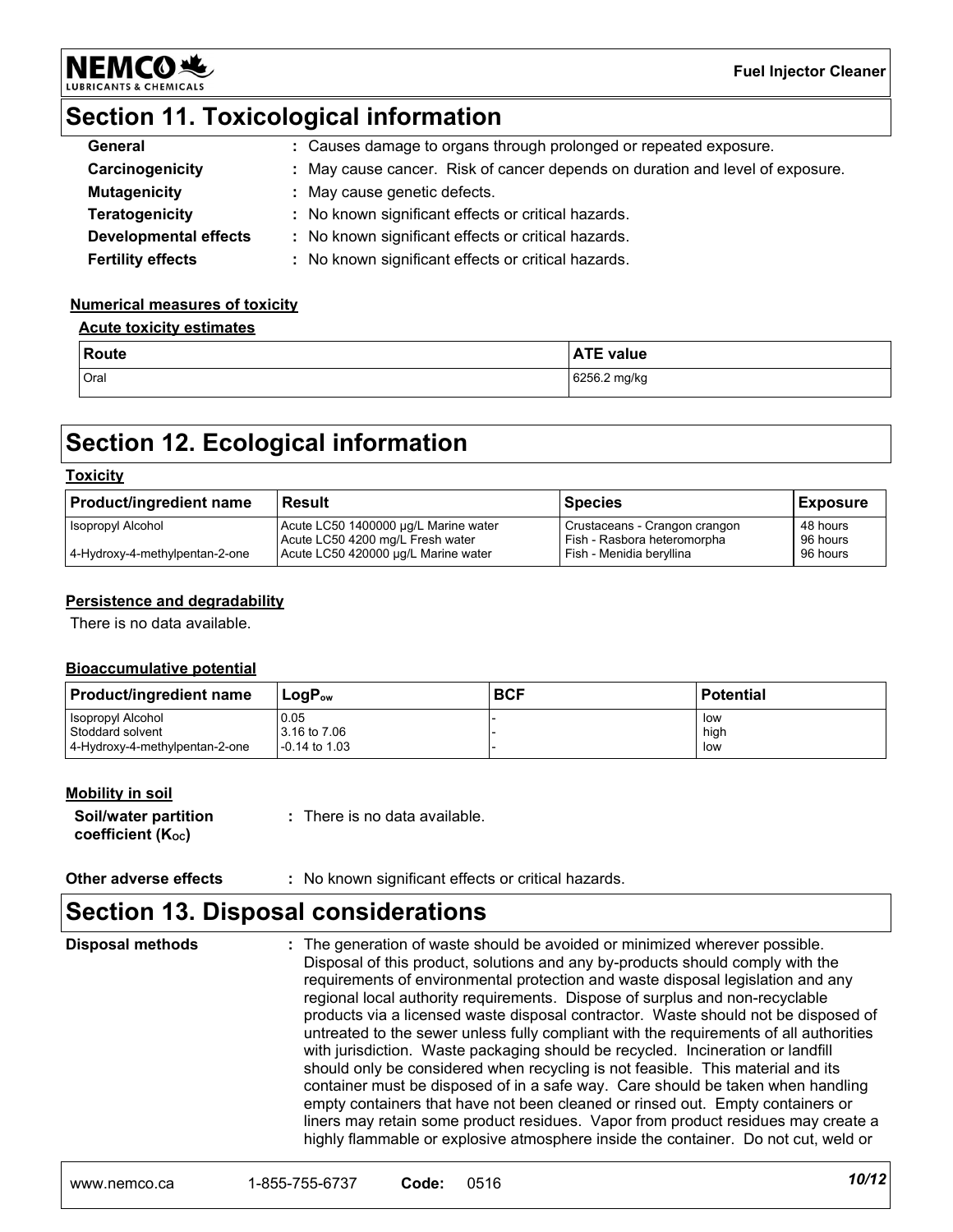

# **Section 13. Disposal considerations**

grind used containers unless they have been cleaned thoroughly internally. Avoid dispersal of spilled material and runoff and contact with soil, waterways, drains and sewers.

# **Section 14. Transport information**

|                                      | <b>TDG Classification</b>                                                                                                             | <b>IMDG</b>                                                        | <b>IATA</b>                                                                                                    |
|--------------------------------------|---------------------------------------------------------------------------------------------------------------------------------------|--------------------------------------------------------------------|----------------------------------------------------------------------------------------------------------------|
| UN number                            | UN1993                                                                                                                                | <b>UN1993</b>                                                      | <b>UN1993</b>                                                                                                  |
| <b>UN proper</b><br>shipping name    | FLAMMABLE LIQUIDS, N.O.S.<br>(Isopropyl Alcohol, Stoddard solvent)                                                                    | FLAMMABLE LIQUIDS, N.O.S.<br>(Isopropyl Alcohol, Stoddard solvent) | FLAMMABLE LIQUIDS, N.O.S.<br>(Isopropyl Alcohol, Stoddard solvent)                                             |
| <b>Transport</b><br>hazard class(es) | 3                                                                                                                                     | 3                                                                  | 3                                                                                                              |
| Packing group                        | $\mathbf{I}$                                                                                                                          | Ш                                                                  | Ш                                                                                                              |
| Environmental<br>hazards             | No.                                                                                                                                   | No.                                                                | No.                                                                                                            |
| <b>Additional</b><br>information     | Product classified as per the following<br>sections of the Transportation of<br>Dangerous Goods Regulations: 2.18-2.<br>19 (Class 3). |                                                                    | The environmentally hazardous<br>substance mark may appear if required<br>by other transportation regulations. |

**AERG :** 128

**Special precautions for user Transport within user's premises:** always transport in closed containers that are **:** upright and secure. Ensure that persons transporting the product know what to do in the event of an accident or spillage.

# **Section 15. Regulatory information**

#### **Canadian lists**

- 
- **Canadian NPRI :** The following components are listed: Isopropyl Alcohol; Stoddard solvent
- 
- **CEPA Toxic substances :** None of the components are listed.

**Canada inventory :** All components are listed or exempted.

# **Section 16. Other information**

#### **Procedure used to derive the classification**

| <b>Classification</b>                                      | <b>Justification</b>  |
|------------------------------------------------------------|-----------------------|
| <b>FLAMMABLE LIQUIDS - Category 2</b>                      | On basis of test data |
| <b>EYE IRRITATION - Category 2A</b>                        | Calculation method    |
| <b>GERM CELL MUTAGENICITY - Category 1</b>                 | Calculation method    |
| CARCINOGENICITY - Category 1                               | Calculation method    |
| SPECIFIC TARGET ORGAN TOXICITY (SINGLE EXPOSURE) (Narcotic | l Calculation method  |
| effects) - Category 3                                      |                       |
| SPECIFIC TARGET ORGAN TOXICITY (REPEATED EXPOSURE)         | Calculation method    |
| (central nervous system (CNS)) - Category 1                |                       |
| AQUATIC HAZARD (ACUTE) - Category 3                        | Calculation method    |

#### **History**

#### **Date of issue :** 10/01/2016

| 11/12<br>6737-د<br>$-855 - 755$<br>0516<br>Code<br>www.nemco.ca |  |  |  |  |
|-----------------------------------------------------------------|--|--|--|--|
|-----------------------------------------------------------------|--|--|--|--|